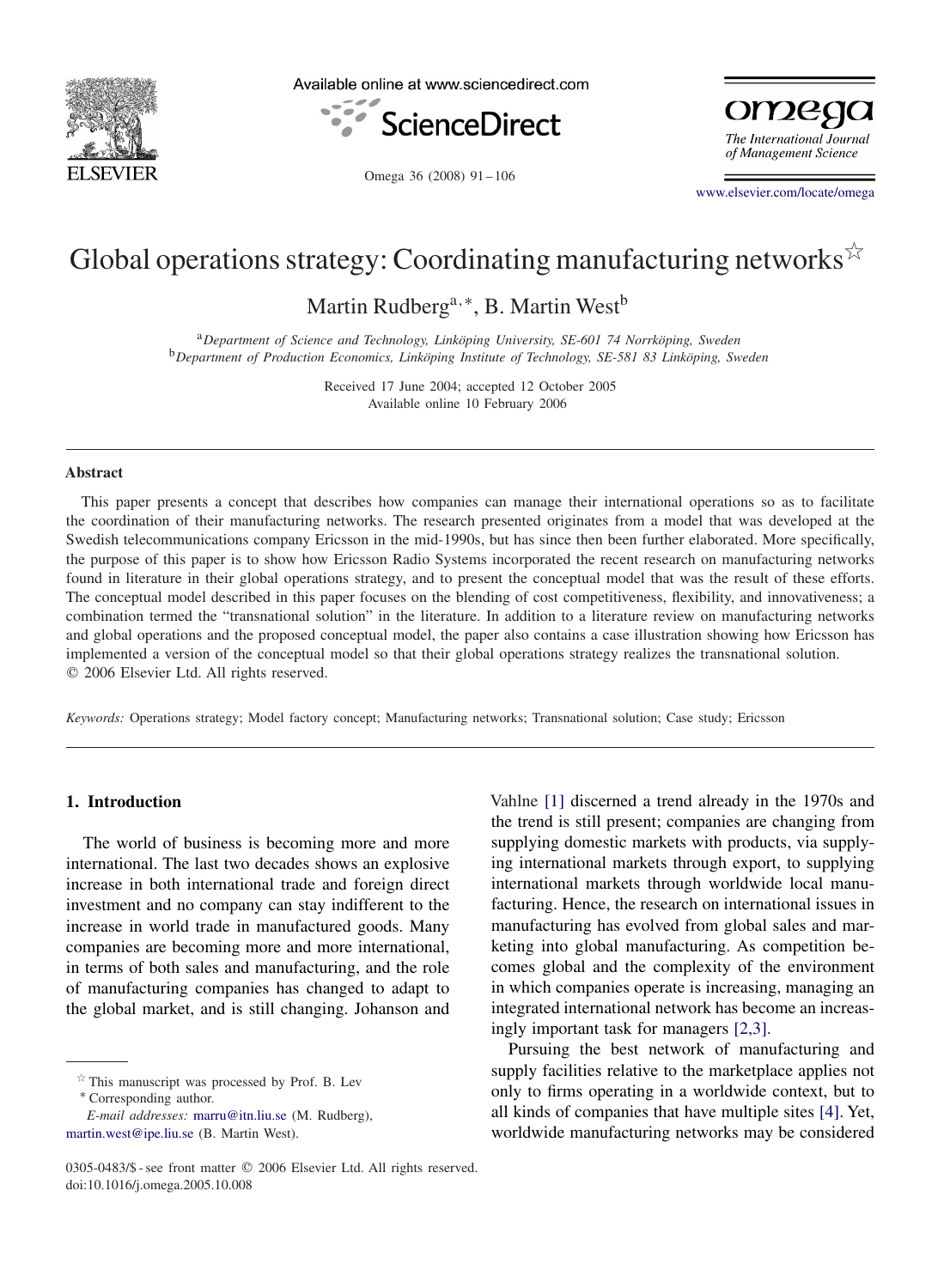to be one end of a manufacturing network continuum, a continuum that is characterized by varying degrees of complexity. Coordination inevitably becomes more difficult as the geographical dispersion of a company's sites increases. The ever-present issues of, for example, where to allocate production so as to be most responsive and how to maintain low production and transportation costs, become more complex because new factors arise when dispersion increases. As such, studies on global operations usually centers on what has been identified as the two main issues concerning the management of manufacturing networks; *configuration* and *coordination* [5–11].

This paper is mainly concerned with the latter, i.e. the coordination of the network. To facilitate the smooth coordination, companies typically develop common policies regarding manufacturing structure and infrastructure [12,13], not only in terms of manufacturing capacity and technology, but also with respect to new product introduction (NPI), production ramp-up, planning and control systems, and organizational issues. For example, Intel [\[14\],](#page--1-0) Ericsson [\[15\],](#page--1-0) and Honda [\[16\]](#page--1-0) have created clear and standardized guidelines for manufacturing and related activities as the means to better coordinate their manufacturing network operations.

Although there has been research on why companies become more and more international and how these companies should be managed, there is still a lot to be done. In the 1980s, Hamel and Prahalad [\[17\]](#page--1-0) noticed the lack of practical guidance on *how* to go international and on *how* to manage an international company. A decade later, Klassen and Whybark [\[18\]](#page--1-0) pointed out that the body of knowledge in global manufacturing still lacked documented cases of good practice. Yet another decade later, Vereecke and Van Dierdonck [\[3\]](#page--1-0) and Shi [\[19\]](#page--1-0) argue that academicians have to pay attention on providing understandable models of international manufacturing systems that help managers to design and manage their network.

The research presented in this paper will therefore focus on a concept for coordinating manufacturing networks that was originally developed at Ericsson Radio System, but has since then been further elaborated. The conceptual model presented in the following focuses on the ability to blend cost competitiveness, flexibility, and innovativeness; a combination that Bartlett and Ghoshal [\[20\]](#page--1-0) refer to as the "transnational solution". More specifically, the purpose of this paper is to show how Ericsson Radio Systems incorporated the recent research on manufacturing networks found in literature in their global operations strategy, and to present the conceptual model that was the result of these efforts. This conceptual model will describe how companies can manage their operations so as to facilitate the coordination of the network in order to establish a transnational solution. The importance of developing a global operations strategy and guidelines for managers, so as to enhance managers' understanding of manufacturing network properties, has been noticed in the literature (see e.g. [11,18,21]). Designing a global operations strategy is, however, not an easy task and since it would be impossible to cover all facets of network issues in this paper, a number of demarcations have been made. The main ones are the following.

Snow et al. [\[22\]](#page--1-0) distinguish between internal and external forms of network organizations. Internal networks consist of independent business units or facilities within a single firm, whereas an external network is made up of different firms working together. Shi and Gregory [\[10\]](#page--1-0) focus their study on manufacturing networks where the firm has direct investment, giving it direct managerial control. Based on a review of both manufacturing network and supply chain literature, Rudberg and Olhager [\[4\]](#page--1-0) classify networks in terms of the number of organizations in the network and the number of sites per organization. They differ between supply chains (multiorganization, single-site focus) and intra-firm networks (single-organizations, multi-site focus). In that sense, this research is mainly concerned with manufacturing issues in internal, intra-firm factory networks that are under direct managerial control.

Furthermore, the theories and models on manufacturing networks found in literature and the concept presented in this study are of a rather basic and typical nature. However, simple models and classification schemes are useful aids when reflecting upon core attributes for manufacturing firms, both for managers and academics [\[23\].](#page--1-0) Thus, the conceptual model described in this paper can be used as a sound guide for companies in their search for competitive network coordination.

From a methodological perspective, the general aim of this research is theory development resulting in applicable tools for both academic and industrial use. In addition to an analytical approach, the research in this paper is based on a conceptual and descriptive research method [24–26]. The literature review is founded in the fields of manufacturing strategy, international business, and global manufacturing, according to the demarcations stated above. The case study is descriptive and illustrative [\[26\]](#page--1-0) in nature, and data have been gathered during 5 years through surveys, semi-structured interviews and on-site visits at plants in the Ericsson network.